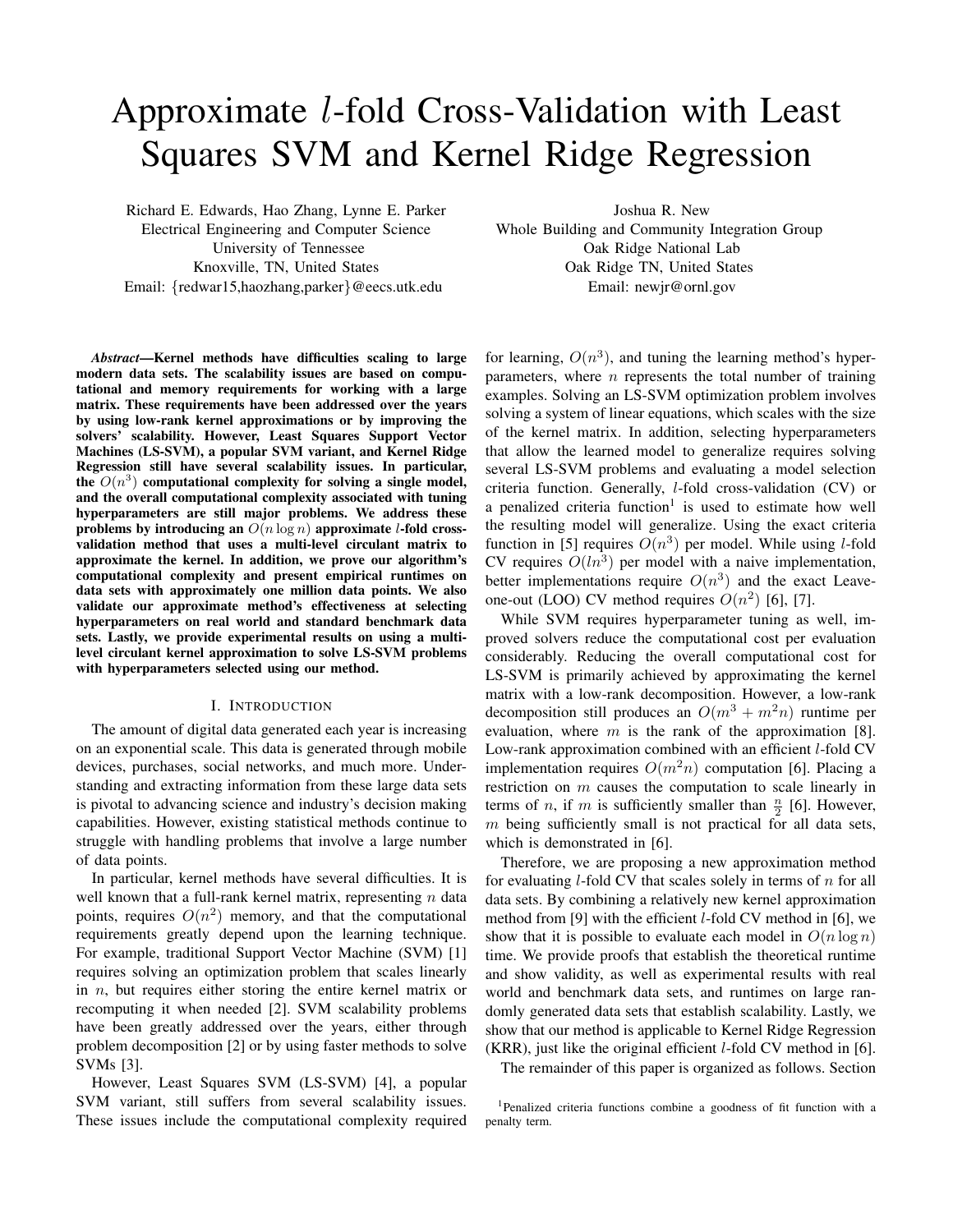II discusses previous work in hyperparameter tuning with LS-SVM. Section III presents required background information. Section IV presents proofs that establish algorithmic correctness and the  $O(n \log n)$  runtime. Section V describes our experiments and discusses the experimental results. Section VI concludes the paper with a summary of our findings and future directions.

#### II. RELATED WORK

As mentioned in the introduction, selecting the optimal hyperparameters requires searching a continuous parameter space and evaluating an LS-SVM model per candidate hyperparameter setting. Two very common methods for evaluating model quality are penalized criteria functions and l-fold CV. L. Ding et al. [10] use the same approximation method as this work to reduce the computational complexity associated with solving the model and evaluating the criteria function from [5]. However, L. Ding et al.'s usage is very inefficient. Their overall runtime is  $O(ln \log n)$ , where l is the total number of folds. However, our method eliminates the redundancy and obtains an  $O(n \log n)$  runtime. Section III-C discusses the approximation method in detail.

In addition, the criteria function in L. Ding et al.'s work is a biased estimator [10]. The authors argue, based on [11], that a model selection criteria is not required to be an unbiased estimator and that the model selection criteria only needs to provide a reliable estimation of the generalization error in hyperparameter space. While this argument is compelling, Cawley et al. [11] actually states that the model selection criteria needs to provide a reliable estimate of the true minimum test error, which can easily be obscured by bias when the true test error represents a complex surface in the hyperparameter space – especially since the criteria function in Song et al. [5] is convex (i.e. has a single minimum).

More work focuses on optimizing *l*-fold CV performance, because it tends to be a good indicator of generalization error [12]. Additionally, LOO CV provides an almost unbiased estimate of the true generalization error [13]. This is why [7] and [14] focus on using matrix properties to reduce the computational cost associated with computing a matrix inverse per fold. Both approaches achieve an  $O(n^2)$  runtime for LOO CV.

An et al.'s method [6] achieves an  $O(n^3)$  runtime for exact l-fold CV and LOO CV. In addition, they present an approximate l-fold CV method, using the same algorithms, that uses a low-rank kernel approximation with an  $O(nr^2)$ runtime, where  $r$  is the approximate kernel's rank. Their algorithm supports l-fold CV with LS-SVM classification, LS-SVM regression, and KRR [6]. While their exact method is slower than [7], [14], combining this method with the Song et al.'s kernel approximation [9] allows us to reduce the computational complexity to  $O(n \log n)$ , and compute a fast approximation of the almost unbiased LOO CV measure.

#### III. PRELIMINARIES

This section provides necessary background information, including a short review of LS-SVM, KRR, approximating kernel matrices with multi-level circulant matrices, and the lfold CV method by [6]. Our approximate l-fold CV approach is based on combining the last two items to create an even faster method.

## *A. Least squares support vector machine*

Given a training set  $D = \{(x_1, y_1), (x_2, y_2), \dots, (x_n, y_n)\},\$ where  $x_i \in \mathbb{R}^m$  and  $y \in \{-1, 1\}$ , LS-SVM can learn a classification function with the following form:

$$
y(x) = sign[w^{\mathsf{T}} \varphi(\vec{x_i}) + b]
$$
 (1)

where  $\varphi(*)$  represents a non-linear function that maps x to a higher dimensional feature space. This method can be used to learn regression functions by removing the sign decision component, and changing y's membership to  $y \in \mathbb{R}$ .

LS-SVM's learning method is based on two modifications to the well known SVM formulation [4]. Firstly, the loss function is defined as the squared error over all samples. Secondly, the inequality constraints are replaced with equality constraints. These two differences lead to the following formulation:

$$
\frac{1}{2}||w||^2 + C\sum_{i=1}^n \xi_i^2
$$
 (2)

with the following constraints:

$$
w^{\mathsf{T}}\varphi(\vec{x_i}) + b + \xi_i = y_i \tag{3}
$$

By applying Lagrange multipliers, the primal problem is transformed into the dual problem, which has the following closed form solution [15]:

$$
\begin{bmatrix} 0 & 1_n^{\mathsf{T}} \\ 1_n & K + \frac{1}{\gamma} I_n \end{bmatrix} \begin{bmatrix} b \\ \alpha \end{bmatrix} = \begin{bmatrix} 0 \\ y \end{bmatrix}
$$
 (4)

where  $y = [y_1, y_2, \dots, y_n]^\top$ ,  $1_n = [1, 1, \dots, 1]^\top$ ,  $\alpha =$  $[\alpha_1, \alpha_2, \ldots, \alpha_n]^\mathsf{T}$ , and K represents the kernel matrix. Solving this system of equations produces the following classification function:

$$
y(x) = sign[\sum_{i=1}^{n} \alpha_i K(\vec{x}, \vec{x_i}) + b]
$$
 (5)

where  $\alpha$  and b are the solutions to equation 4.

## *B. Kernel ridge regression*

KRR aims to find a non-linear function that represents the dependencies between the covariates  $\{x_1, x_2, \ldots, x_n\}$  and the response variable  $\{y_1, y_2, \ldots, y_n\}$  [16]. More precisely, KRR minimizes the following function:

$$
\sum_{i=1}^{n} (y_i - w^\mathsf{T} \varphi(\vec{x_i})) + \lambda ||w||^2 \tag{6}
$$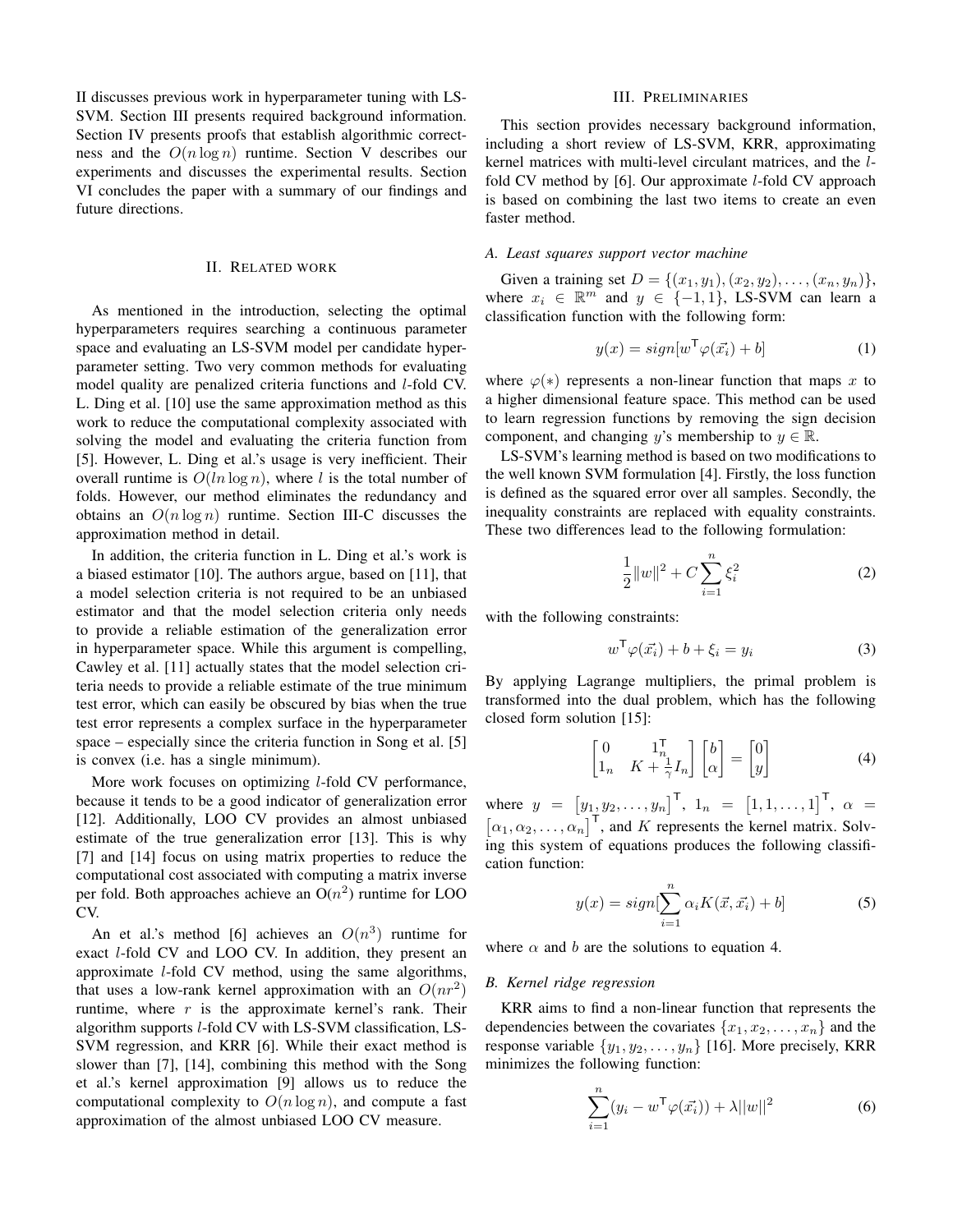where  $\lambda$  represents a fixed penalty. Transforming this problem to the dual representation yields the following closed form solution:

$$
(K + \lambda I)\alpha = y \tag{7}
$$

where  $I$  is the identity matrix and  $K$  is the kernel matrix. Solving this system of equations yields the following nonlinear function

$$
y(x) = \sum_{i=1}^{n} \alpha_i K(\vec{x}, \vec{x_i})
$$
 (8)

which is a special form of LS-SVM,  $b = 0$ .

#### *C. Kernel approximation via multi-level circulant matrices*

In order to provide a general definition for multi-level circulant matrices and to explain the approximation algorithm introduced by [9], we need to review standard multi-level matrices and multi-level indexing. Multi-level indexing is based on factorizing each dimension of an  $m \times n$  matrix into regions such that  $n = n_0 n_1 ... n_{p-1}$  and  $m = m_0 m_1 ... m_{p-1}$  [17]. Each factor  $n_i$  and  $m_i$  specifies a level within the matrix and an index range for each dimension. This means a multi-level matrix is a matrix whose individual elements can be specified by two  $p$  dimensional index vectors and the  $p$  factors.

A circulant matrix is an  $n \times n$  matrix that can be completely specified by its first row, because all remaining  $n-1$  rows are permutations of the first row. A  $p$ -level circulant matrix is an extension that is defined as an  $m \times m$  multi-level matrix where each level defines a  $(p-i)$ -level circulant matrix, where  $i$  represents the level. Each level  $i$ , other than level 1, can be viewed as an  $n_i \times n_i$  block matrix where each sub matrix has dimension  $\prod_{j=i+1}^{p-1} n_j \times \prod_{j=i+1}^{p-1} n_j$ , and all rows in the block matrix are permutations of the first row. Level 1 is a standard circulant matrix. This means a p-level circulant matrix A can be completely represented by its first row  $a_{0,l}$  where  $0 = (0, 0, \ldots, 0)$  and l is a multi-level index. Representing the approximate kernel matrix as a  $p$ -level circulant matrix reduces the memory storage requirement from  $O(n^2)$  to  $O(n)$ .

Algorithm 1 Kernel Approximation with P-level Circulant Matrix

**Input:** *M* (Kernel's size),  $F = \{n_0, n_1, \ldots, n_{p-1}\}, k$  (Kernel function) 1:  $N \leftarrow \{All multi-level indices defined by F\}$ 2:  $T \leftarrow zeros(M), U \leftarrow zeros(M)$ 3:  $H_n \leftarrow \{x_0, x_1, \ldots, x_{p-1}\} \in \mathbb{R}^p$  s.t. ∀ $x_i \in H_n$ ,  $x_i > 0$ 4: for all  $j \in N$  do 5:  $T_i \leftarrow k(||jH_n||_2)$ 6: end for 7: for all  $j \in N$  do 8:  $D_j \leftarrow D_{j,0} \times D_{j,1} \times \cdots \times D_{j,p-1}$ 9:  $U_j \leftarrow \sum_{l \in D_j} T_l$ 10: end for 11:  $\tilde{K} \leftarrow U$ Output:  $K$ 

Algorithm 1 presents Song et al.'s method for constructing the approximate kernel matrix [9]. The algorithm's runtime is  $O(n + n2<sup>p</sup>)$ . The exponential component is from the fact that  $D_j$  grows exponentially in size as p increases. This is because  $D_{j,s}$ , where s represents the level, is defined as  $D_{j,s} = \{0\}$ if  $j_s = 0$  else  $D_{j,s} = \{j_s, F(s) - j_s\}$ , which means every additional factor increases the overall number of elements used in the set cross product. However, L. Ding et al. [10] showed that a small  $p$  (e.g., two or three) is sufficient for adequate approximation on classification problems. This means it is possible to fix p such that the runtime is  $O(n)$ .

More importantly, this approximation method does not use the original features within the data set, nor does it use transformations from the data. The approximation method constructs a kernel matrix that mimics the RBF kernel. Generically mimicking the RBF kernel is possible because all mappings to Hilbert space are many-to-one, and these mappings are controlled by the the kernel hyperparameters. This property reduces the technique's overall ability to support other kernel types, but provides large computational advantages by making the approximation a multi-level circulant matrix.

Approximation quality for this method was well established in Song et al. and L. Ding et al. [9], [10]. Song et al. proved that the approximate kernel matrix converges to the true kernel matrix as the number of factors,  $p$ , approaches infinity, where  $p$  is the number of factors used to partition the multi-level matrix and is equal to  $H_n$ 's cardinality. Based on this proof and the established approximation runtime,  $O(n + n2<sup>p</sup>)$ , a perfect approximation becomes exponentially difficult to compute. However based on L. Ding et al.'s research, a small number of factors produces adequate approximations.

While Song et al. and L. Ding et al. present excellent studies over the approximation's capabilities, our results show that the real numbers selected for  $H_n$ , a set of p positive real numbers selected by the user, greatly influence approximation quality (Section V). By studying how  $H_n$  influences performance, we illustrate that this method decreases computational complexity and increases the hyperparameter search space by p.

## *D. Cross-validation method*

Algorithm 2 shows the process for calculating the  $l$ -fold CV error with LS-SVM classification. This method is centered around computing a single matrix inverse and solving  $l$  systems of equations, where  $l$  is the number of folds. The single inverse involves computing  $K_{\gamma}^{-1}$  and the l systems of equations are based on using the diagonal block matrices found in  $C$  (line 2) to estimate the predicted labels for the omitted folds. These diagonal block matrices are denoted  $C_{kk}$  and have dimension  $n_v \times n_v$  where  $n_v \simeq \frac{n}{l}$ , k is the k-th fold, and n is the number of data points. An et al. [6], noticed that solving  $C_{kk}\beta_k = \alpha_k$  provides the estimated error per omitted example in the  $k$ -th fold.

This algorithm can be easily modified to support KRR and LS-SVM regression. Removing the sign component and changing the error function are the only modifications required to change to LS-SVM regression. Changing to KRR regression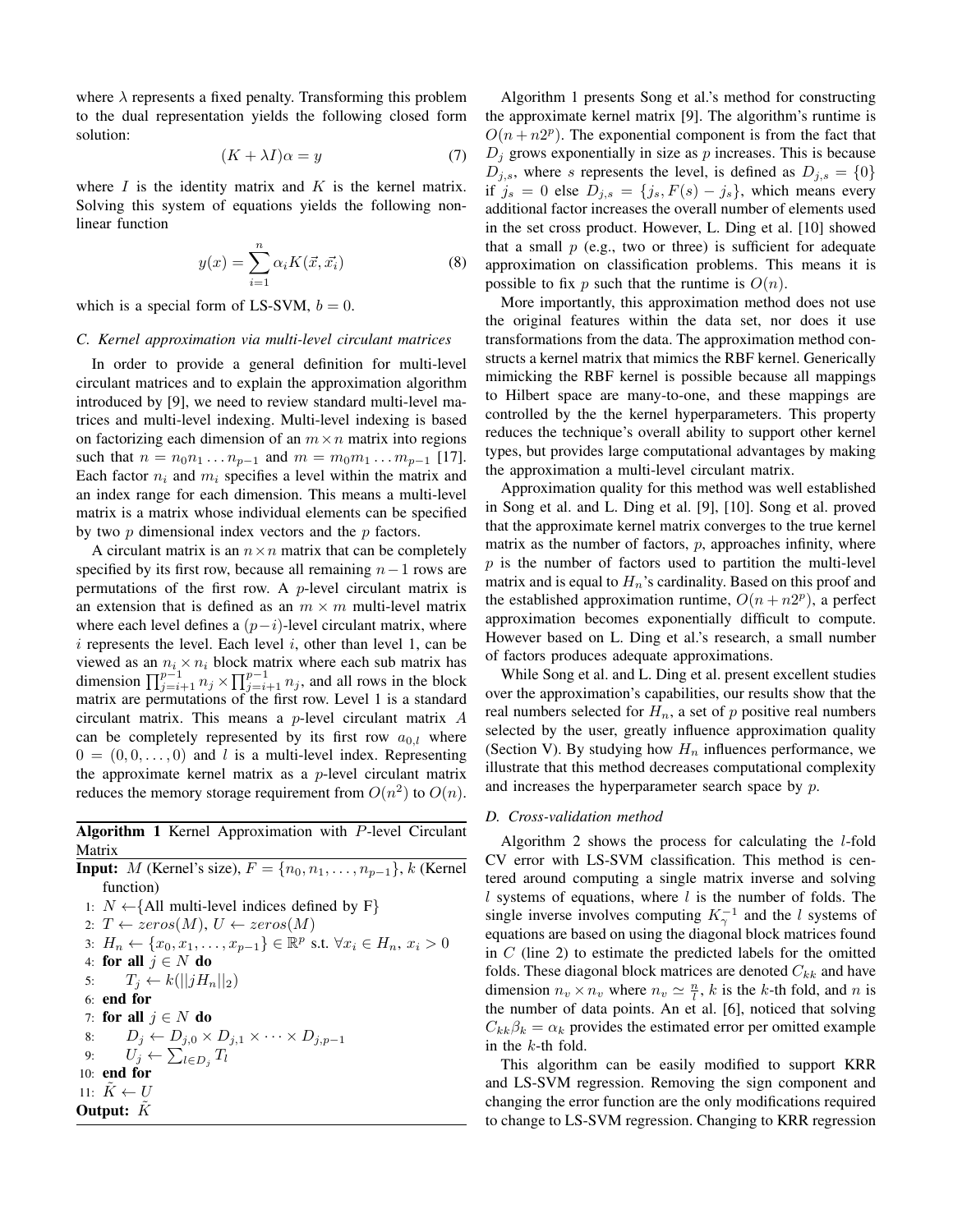requires setting C to  $K_{\gamma}^{-1}$ , setting  $\alpha$  to  $K_{\gamma}^{-1}y$ , and making the LS-SVM regression modifications [6].

| <b>Algorithm 2</b> Efficient Cross-Validation                                                                  |
|----------------------------------------------------------------------------------------------------------------|
| <b>Input:</b> $K$ (Kernel matrix), $l$ (Number folds), $y$ (response)                                          |
| 1: $K_{\gamma}^{-1} \leftarrow inv(K + \frac{1}{\gamma}I), \quad d \leftarrow 1_{n}^{T} K_{\gamma}^{-1} 1_{n}$ |
| 2: $C \leftarrow K_{\gamma}^{-1} + \frac{1}{4} K_{\gamma}^{-1} 1_n 1_n^{\mathsf{T}} K_{\gamma}^{-1}$           |
| 3: $\alpha \leftarrow K_{\gamma}^{-1}y + \frac{1}{d}K_{\gamma}^{-1}1_n1_n^{\mathsf{T}}K_{\gamma}^{-1}y$        |
| 4: $n_k \leftarrow size(y)/l$ , $y^{(k)} \leftarrow zeros(l, n_k)$                                             |
| 5: for $k \leftarrow 1, k \leq l$ do                                                                           |
| 6: Solve $C_{kk}\beta_{(k)} = \alpha_{(k)}$                                                                    |
| 7: $y^{(k)} \leftarrow \text{sign}[y_{(k)} - \beta_{(k)}]$                                                     |
| 8: $k \leftarrow k+1$                                                                                          |
| $9:$ end for                                                                                                   |
| 10: $error \leftarrow \frac{1}{2} \sum_{k=1}^{l} \sum_{i=1}^{n_k}  y_i - y^{(k,i)} $                           |
| <b>Output:</b> error                                                                                           |

IV.  $O(n \log n)$  APPROXIMATE *l*-FOLD CROSS-VALIDATION

Solving LS-SVM and KRR problems requires computing the penalized kernel matrix's inverse,  $K_{\gamma}^{-1}$ . However, computing  $K_{\gamma}^{-1}$  takes  $O(n^3)$  operations. In addition, storing the full kernel matrix requires  $O(n^2)$  memory. Using the exact kernel matrix is clearly not scalable to large problems. There are numerous published methods that find low-rank kernel approximations [8], as well as proofs that establish upper bounds on the approximation error [18]. The low-rank approximations produced by these methods are not guaranteed to be bounded in rank unless the bound is explicitly specified [6]. Specifying a bound that is too small will greatly degrade the approximation's representative power, while not specifying a bound can lead to a large number of operations to compute the approximate  $K_{\gamma}^{-1}$ .

On the other hand, the  $p$ -level circulant kernel matrix approximation provides superior computational performance over these other methods without a user defined bound. Its inverse can be computed in  $O(n \log n)$ , via the Fast Fourier Transform (FFT), and it only requires  $O(n)$  memory, because the entire approximation can be represented as a single row vector. Despite these computational advantages, a naive l-fold CV approach using this approximation requires  $O(ln \log n)$ time, which is  $O(n^2 \log n)$  for LOO CV. This means evaluating the criteria in [10] on multiple folds is very inefficient, and is computationally inferior to the exact method as  $l$  increases.

By combining the  $p$ -level circulant kernel approximation (i.e., Algorithm 1) and the exact  $l$ -fold CV method (i.e., Algorithm 2), we overcome this limitation and fully utilize the approximation's computational capabilities. Replacing the kernel matrix used in Algorithm 2 with a  $p$ -level circulant kernel matrix reduces the overall algorithmic complexity to  $O(n \log n)$  for all l. In addition, the algorithm is still a valid l-fold CV algorithm. To show both properties, we first need to prove Lemma 4.1 and Lemma 4.2. Using these Lemmas, we prove Theorem 4.3 and Theorem 4.4 that show our approximate l-fold CV algorithm is valid and has computational complexity  $O(n \log n)$ .

*Lemma 4.1:* If K is a *p*-level circulant matrix, then  $C$  (line 2) is also a p-level circulant matrix.

*Proof:* P-level circulant matrices are closed under inverse. In addition, p-level circulant matrices are closed under addition and multiplication if all matrices have the same level and factorization. This means that  $K_{\gamma}^{-1}$  is a circulant matrix based on these closure properties. In addition,  $1_n 1_n^T$  represents a matrix of all 1s with dimension  $n \times n$ , which means  $1_n 1_n^{\mathsf{T}}$  is a *p*-level circulant matrix with the same factorization as  $K_{\gamma}^{-1}$ . Therefore, based on closure properties,  $C$  is a  $p$ -level circulant matrix with the same factorization as K.

*Lemma 4.2:* If K is a p-level circulant matrix with factorization  $n = n_0 n_1 ... n_{p-1}$  and  $l = n_0 n_1 ... n_s$  s.t.  $s \le p - 1$ , then  $C_{kk}$  is a  $(p - s)$ -level circulant matrix with dimension  $\frac{n}{l} \times \frac{n}{l}$ .

*Proof:* Based on Lemma 4.1, C is a p-level circulant matrix. Therefore,  $C$  can be partitioned into block matrices, based on its factorization, such that each block matrix is a  $(p-s)$ -level circulant matrix, where s is the level. Factorizing C according to  $n_0n_1 \ldots n_s$  s.t  $s \leq p-1$ , produces a block matrix with exactly  $n_0n_1 \ldots n_s \times n_0n_1 \ldots n_s$  blocks. This means there are exactly  $l \times l$  blocks. In addition, each block must have dimension  $\prod_{j=s+1}^{p-1} n_j \times \prod_{j=s+1}^{p-1} n_j$ , which is equal to  $\frac{n_0 n_1 ... n_{p-1}}{n_0 n_1 ... n_s} \times \frac{n_0 n_1 ... n_{p-1}}{n_0 n_1 ... n_s}$  $\frac{10^{n_1} \dots n_{p-1}}{n_0 n_1 \dots n_s}$ . Therefore, all of C's diagonal matrices are  $(p - s)$ -level circulant matrices with dimension  $\frac{n}{l} \times \frac{n}{l}$ .

*Theorem 4.3:* If  $K$  is a  $p$ -level circulant matrix with factorization  $n = n_0 n_1 \dots n_{p-1}$  and  $l = n_0 n_1 \dots n_s$  s.t.  $s \leq$  $p-1$ , then the computational complexity for Algorithm 2 is  $O(n \log n)$ .

*Proof:* Based on Lemma 4.1 and Lemma 4.2,  $C_{kk}$  is a  $(p - s)$ -level circulant matrix with dimensions  $\frac{n}{l} \times \frac{n}{l}$ . This means the computational complexity associated with solving  $C_{kk}\beta_k = \alpha$  is  $O(\frac{n}{l} \log \frac{n}{l})$ , because the FFT algorithm can be used to solve for  $\beta_k$  and has an  $O(n \log n)$  computational complexity. Therefore, solving all  $l$  systems of equations requires  $O(l(\frac{n}{l} \log \frac{n}{l}))$ . When  $l \neq n$  the computational complexity is  $O(n \log n - n \log l)$ , which is  $O(n \log n)$ , and if  $l = n$ , the computational complexity is  $O(n)$ . In addition, computing  $K_{\gamma}^{-1}$  requires  $O(n \log n)$  time, via the same algorithm. This means if the computation required to compute C and  $\alpha$ is bounded by  $O(n \log n)$ , then the overall computational complexity is  $O(n \log n)$ . Based on [9] and [10], multiplying two *p*-level circulant matrix requires  $O(n)$  computational time after diagonalization, and diagonalizing each  $p$ -level circulant matrix requires  $O(n \log n)$  time using the FFT algorithm. In addition, the final result can be recovered in  $O(n \log n)$  time via the inverse FFT. The same process applies to addition as well. Therefore, C and  $\alpha$  can be computed in  $O(n \log n)$  time, and the overall runtime is  $O(n \log n)$  for LS-SVM. Note, it is even simpler to show that the runtime is  $O(n \log n)$  for KRR, because  $C = K_{\gamma}^{-1}$  and  $\alpha = K_{\gamma}^{-1} y$ .

*Theorem 4.4:* If K is a *p*-level circulant matrix with factorization  $n = n_0 n_1 ... n_{p-1}$  and  $l = n_0 n_1 ... n_s$  s.t.  $s \le p - 1$ , then Algorithm 2 is valid (i.e., Algorithm 2 does not violate Theorem 1 in An et al. [6]).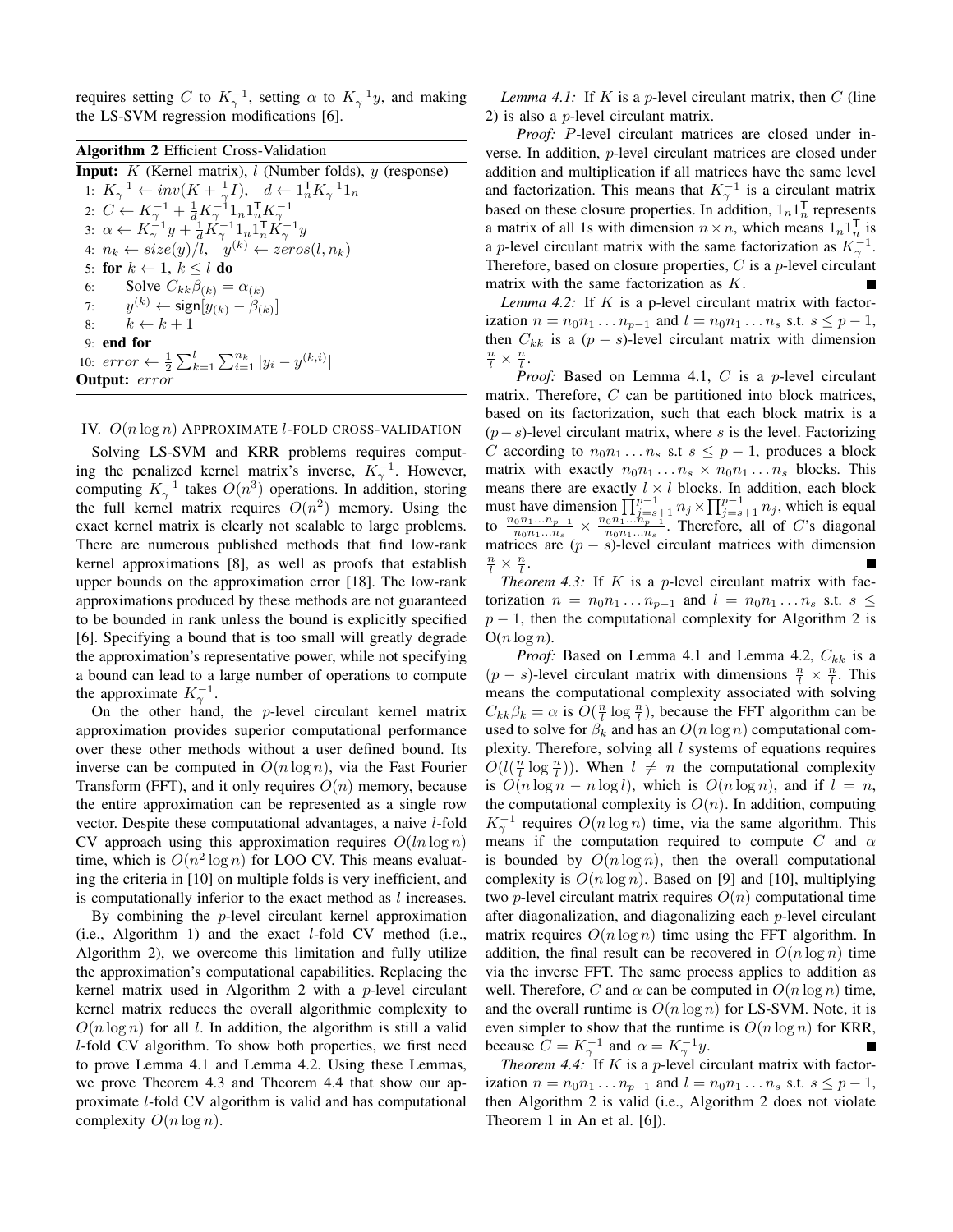*Proof:* Based on Lemma 4.2, all  $C_{kk}$  matrices have dimension  $\frac{n}{l} \times \frac{n}{l}$ . In addition, there are exactly l matrices along C's diagonal with those dimensions. This means combing this approximation method with Algorithm 2 does not violate the theorem presented in [6] that establishes algorithmic correctness. Therefore, this approximation is valid.

Based on Theorem 4.3, this approximation algorithm has computational complexity  $O(n \log n)$ , if l can be represented as  $n_0 n_1 \ldots n_s$  s.t.  $s \leq p-1$ . This means all l are valid, if the approximation's factorization is controlled accordingly. This requirement is much lighter than restricting the kernel approximation's rank, because it generalizes to all data sets.

## V. EXPERIMENTAL RESULTS

To empirically verify our approximate  $l$ -fold approach, we designed three experiment types that test our method with  $l =$  $n$ , named approximate leave-one-out (A-LOO). The first is a scalability experiment that tests our A-LOO method and the exact  $O(n^3)$  LOO method, named E-LOO, on randomly generated data that increases exponentially in size. Our second experiment tests three different aspects about our approach: 1) it tests how well our method can select hyperparameters, 2) it illustrates how  $H_n$  influences the approximate kernel, and 3) it compares how well an approximate LS-SVM solution computed using the p-level circulant matrix compares against the exact LS-SVM solution. The third experiment tests how well hyperparameters selected via A-LOO perform when used to compute the exact LS-SVM solution. All experiments were run on a laptop with a 2.2 GHZ Intel i7 CPU and 8G of RAM using MATLAB 2011b.

Table I presents the results from testing the E-LOO, A-LOO with LS-SVM, and A-LOO with KRR on randomly generated data sets. A-LOO with KRR scales better with the data set's size. The scalability difference between A-LOO with KRR and A-LOO with LS-SVM is based on the overhead associated with computing C and  $\alpha$ . As mentioned previously, the KRR method can directly compute C and  $\alpha$  in two  $O(n \log n)$  steps, while the LS-SVM approach is several  $O(n \log n)$  and  $O(n)$ steps. Despite the factor of 4 difference in runtime, plotting the times for both methods as a loglog plot reveals that both algorithms scale with the same slope (Figure 1). This means, empirically, both algorithms have the same Big-O complexity.

These scalability experiments were conducted using a single CPU core. This makes it easier to compare our times with the results in [6], which showed that their  $O(nr^2)$  approximation method scaled approximately linearly for 500 to 5000 data points (Figure 2). Plotting their times and our runtimes on a loglog plot indicates that our A-LOO with LS-SVM scales no worse than their method. However, the runtimes from [6] were computed with an  $r$  that was guaranteed to never be greater than half the data points, and the experiments were run on a single-core 3.2 GHZ desktop. This implies that our algorithm has better scalability, and less assumptions that directly impact runtime, but can impact prediction performance.

Our second experiment set uses 10 classification benchmark data sets used by An et al. [6] and L. Ding et al. [10]. Table



Fig. 1. A loglog runtime comparison across E-LOO-LSSVM, A-LOO-LSSVM, and A-LOO-KRR.



Fig. 2. A loglog runtime comparison across An, et al.'s A-LOO-LSSVM, A-LOO-LSSVM, and A-LOO-KRR.

II shows our results, and illustrates how classification error varies with respect to  $H_n$  (Algorithm 1),  $H_n$ 's values were restricted to the sets  $(1, 2)$  or  $(10, 11)$ . In addition, Table II shows how well an approximate LS-SVM solution fits the test data with hyperparameters selected using our A-LOO. The exact testing error in Table II is mostly the same as the exact error found in [6], but a few differ because we used a different grid-search resolution. However, the differences are not significantly large, implying we implemented the original l-fold algorithm correctly.

More importantly, the approximate LS-SVM error has less than a 5% difference from the exact error on 7 of the 10 data sets (1–7 in Table II), and presents moderate performance on 8–10 with less than a 15% difference. However, the performance on data sets 5, 7, and 10 differ greatly from the ones reported by L. Ding et al. [10]. Based  $H_n$ 's impact on the approximation model's quality and L. Ding et al. not reporting how their  $H_n$  relates to the data specifically, we can only conclude that they may have manually optimized the approximation matrices'  $H_n$  components or felt that optimizing over  $H_n$  values was self evident and did not need to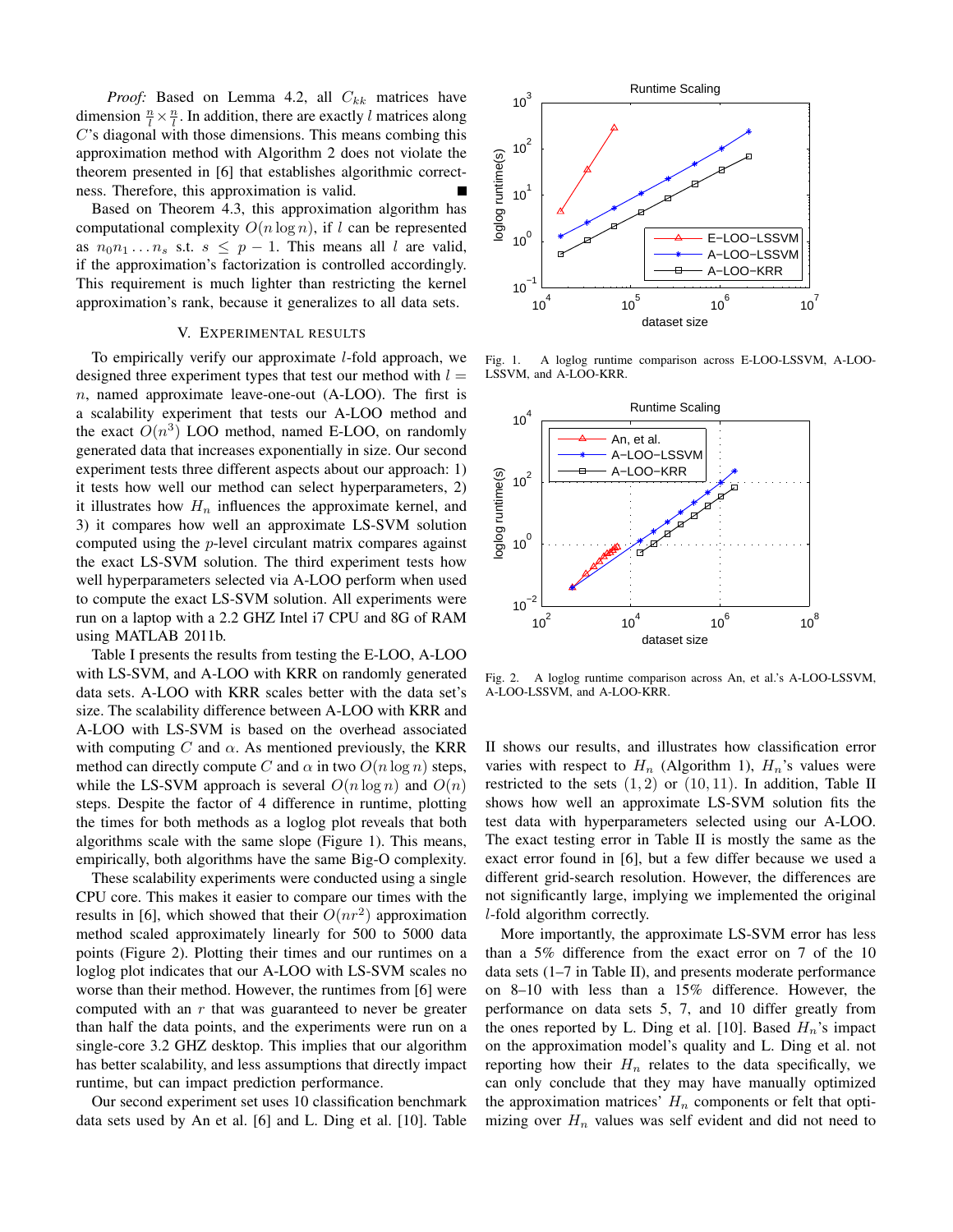TABLE I COMPUTATION TIME ON A SINGLE CPU CORE

| # Examples  | 513   | 214    | 215    | 216                      | 217                      | ച്                       | 919                      | 20                       |
|-------------|-------|--------|--------|--------------------------|--------------------------|--------------------------|--------------------------|--------------------------|
| E-LOO       | 4.43s | 35.25s | 281.11 | $\overline{\phantom{a}}$ | $\overline{\phantom{a}}$ | $\overline{\phantom{a}}$ | $\overline{\phantom{a}}$ | $\overline{\phantom{a}}$ |
| A-LOO-LSSVM | 1.3s  | 2.6s   | 5.32s  | 10.88s                   | 22.45s                   | 47.41s                   | 101.36s                  | 235.83s                  |
| A-LOO-KRR   | 0.54s | .06s   | 2.14s  | 4.3s                     | 8.55s                    | 17.28s                   | 35.39s                   | 68.22s                   |

TABLE II APPROXIMATE LS-SVM VERSUS EXACT LS-SVM

|              | #Train | #Test | $\overline{A\text{-Error}}(L, \text{Ding}, \text{et al. } [10])$ |                         |                            | E-Error          |
|--------------|--------|-------|------------------------------------------------------------------|-------------------------|----------------------------|------------------|
| Data set     |        |       |                                                                  | A-Error $H_n \in (1,2)$ | A-Error $H_n \in (10, 11)$ |                  |
| 1) Titanic   | 150    | 2051  | $22.897 \pm 1.427$                                               | $23.82 \pm 1.44$        | $22.80 \pm 0.68$           | $22.92 + 0.43$   |
| 2) B. Cancer | 200    | 77    | $27.831 \pm 5.569$                                               | $29.87 \pm 5.59$        | $26.75 \pm 5.92$           | $25.97 + 4.40$   |
| 3) Diabetes  | 468    | 300   | $26.386 \pm 4.501$                                               | $25.67 \pm 1.13$        | $25.27 \pm 2.07$           | $23.00 + 1.27$   |
| 4) F. Solar  | 666    | 400   | $36.440 \pm 2.752$                                               | $35.65 \pm 2.78$        | $36.65 \pm 2.47$           | $33.75 \pm 1.44$ |
| 5) Banana    | 400    | 4900  | $11.283 + 0.992$                                                 | $14.10 \pm 1.74$        | $18.98 \pm 1.76$           | $10.97 + 0.57$   |
| 6) Image     | 1300   | 1010  | $4.391 \pm 0.631$                                                | $17.64 \pm 1.52$        | $6.89 + 0.73$              | $2.47 + 0.53$    |
| 7) Twonorm   | 400    | 7000  | $2.791 \pm 0.566$                                                | $15.64 \pm 25.71$       | $6.85 \pm 8.86$            | $2.35 + 0.07$    |
| 8) German    | 700    | 300   | $25.080 \pm 2.375$                                               | $29.93 \pm 1.61$        | $27.40 \pm 1.79$           | $21.87 \pm 1.77$ |
| 9) Waveform  | 400    | 4600  | Not Reported                                                     | $19.85 \pm 3.87$        | $17.57 \pm 1.93$           | $9.77 \pm 0.31$  |
| 10) Thyroid  | 140    | 75    | $4.773 \pm 2.291$                                                | $29.33 \pm 4.07$        | $17.33 \pm 3.89$           | $4.17 \pm 3.23$  |
|              |        |       |                                                                  |                         |                            |                  |

TABLE III

EXACT LS-SVM PERFORMANCE USING HYPERPARAMETERS SELECTED VIA OUR A-LOO

| Data set       | $CoV(\%)$       | $MAPE(\%)$      | $CoV(\%)[19]$   | $MAPE(\%)[19]$  |
|----------------|-----------------|-----------------|-----------------|-----------------|
| House 1        | $19.6 \pm 1.69$ | $15.3 + 0.47$   | $20.1 \pm 0.81$ | $16.1 \pm 0.85$ |
| Sensor A       | $1.3 + 0.05$    | $1.0 + 0.05$    |                 |                 |
| Sensor B       | $17.2 + 4.89$   | $10.8 \pm 0.25$ |                 |                 |
| Sensor C       | $12.0 + 2.31$   | $7.8 + 0.68$    |                 |                 |
| Sensor D       | $1.4 + 0.09$    | $0.9 + 0.03$    |                 |                 |
| S1             | $13.1 + 0.00$   | $10.0 + 0.00$   | $13.7 + 0.00$   | $11.2 + 0.00$   |
| S <sub>2</sub> | $3.1 + 0.00$    | $4.7 + 0.00$    | $6.4 + 0.00$    | $4.5 \pm 0.00$  |

be reported or studied. While we are only able to hypothesize about the result difference based on  $H_n$ 's influence, L. Ding et al.'s results indicate that it is possible to obtain better results using this approximate LS-SVM mode on these three data sets. However, obtaining better results is dependent upon better exploring the hyperparameter space and selecting better values for  $H_n$ . In addition, during our experimentation process, we observed that it is not that difficult to manually set  $H_n$  through trial and error on these benchmark data sets, but real world applications most definitely require an automated approach. This means in exchange for our performance enhancements the hyperparameter selection space is expanded from  $\mathbb{R}^2$  to  $\mathbb{R}^{p+2}$ , where p refers to the number of approximation factors.

In order to evaluate how well our A-LOO method selects hyperparameters, we tested the exact LS-SVM solution with hyperparameters selected by our method on several regression data sets. Our regression experiments utilized two real world data sets and restricted the  $H_n$  values to fall in the interval  $(1, 2)$ . The first data set is from the Great Energy Prediction Shootout [20], which contains environmental measurements and an unknown building's electrical consumption. The objective is to predict the unknown building's electrical consumption using the environmental measurements. The second data set contains approximately 140 sensor measurements collected every hour for an entire year from a residential home, and was provided by the authors of [19]. The objective with this data set is to predict future hourly sensor values, using previous sensor measurements. In addition, we evaluated the final model using the common metrics from the building spaces community, Coefficient of Variance (CoV) [20] and Mean Absolute Percentage of Error (MAPE) [21].

Table III shows the results from using our A-LOO algorithm to select hyperparameters on the regression data sets. House 1 refers to the overall home's electrical consumption, Sensors A through D refer to four randomly selected sensors from the residential home, and S1 and S2 refer to different instances of the Great Energy Prediction Shootout data found in [21]. Our LS-SVM results on S1 are better than the LS-SVM results presented in [19], which presents the only results for LS-SVM applied to this data set. In addition, the CoV measure for S2 is better as well.

Our regression results on the residential data set are very good as well. Our MAPE measure for House 1 (Table III) is statistically better than the MAPE results presented in [19] for order<sup>2</sup> 1, 2, and 3 LS-SVM models. In addition, our CoV measure is statistically better than order 1 and 3 LS-SVM models. This means our order 1 model is better than the House 1 models presented in [19], which implies that better hyperparameter tuning can greatly improve prediction accuracy. In addition, the hyperparameters selected using our A-LOO produced models that perform very well on the four randomly sampled sensors (Table III). Therefore, our A-LOO method is empirically effective at selecting reliable

<sup>&</sup>lt;sup>2</sup>Order 1, 2, and 3 refer to the Markov order used for predicting the future residential electrical consumption. For example, order 2 uses sensor measurements at time t and  $t - 1$  to predict a value at  $t + 1$ .